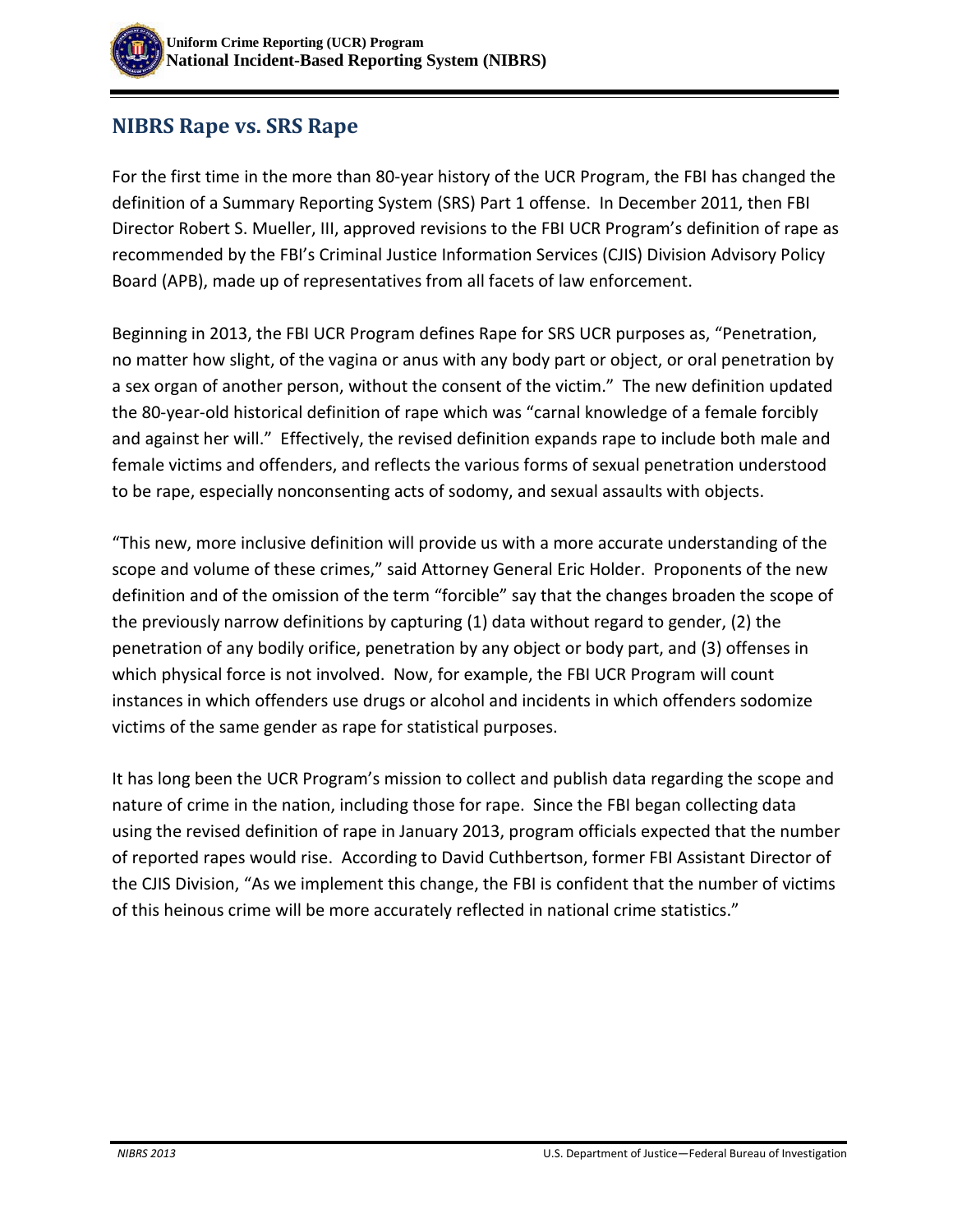

## *How the Rape definition change affects sex offense data in the NIBRS*

The UCR Program collects data through two reporting systems: the traditional SRS and the NIBRS<sup>[1](#page-1-0)</sup>. The change to the rape definition applies only to the SRS because the NIBRS already captures the broader sex offense information reflected in the revised definition. Therefore, the CJIS APB requested that the UCR Program make only minor changes to the sex offense definitions in the NIBRS (i.e., the phrase "forcibly or against the victim's will" was changed to "without the consent of the victim"). In addition, the FBI UCR Program made no changes to the reporting requirements in the NIBRS. For trending purposes, the UCR Program converts the NIBRS offenses of rape, sodomy, and sexual assault with an object to the SRS revised definition of rape for publication in *Crime in the United States*. The program publishes the sex offense data in *NIBRS 2013* as reported by law enforcement.

To estimate how much users might expect SRS rape numbers to increase in agencies and states based on the revised definition, the UCR Program made a comparison of sex offenses in the NIBRS, which includes male victims and the additional NIBRS sex offenses, Sodomy and Sexual Assault With An Object. As the table below shows, this change may yield as much as a 4[2](#page-1-1).7 percent increase in the number of sex offenses.<sup>2</sup>

| 2013 NIBRS Sex Offenses                                | <b>Historical</b> | <b>New</b> |                                                |
|--------------------------------------------------------|-------------------|------------|------------------------------------------------|
|                                                        | Rape $3$          | Rape       | <b>Total NIBRS</b><br>Rape Offenses:<br>26,994 |
| Rape, Female victim                                    | 26,383            | 26,383     |                                                |
| Rape, Male victim                                      |                   | 611        |                                                |
| Sodomy                                                 |                   | 7,602      |                                                |
| Sexual Assault With an Object                          |                   | 3,043      |                                                |
| Total                                                  | 26,383            | 37,639     |                                                |
|                                                        |                   |            |                                                |
| Increase due to Reporting New Rape vs. Historical Rape |                   | 11,256     |                                                |
| Percent Increase                                       | 42.7%             |            |                                                |

Table 1: Comparison of Historical Rape to New Rape Using NIBRS Data

 $\overline{\phantom{a}}$ 

<span id="page-1-0"></span> $^1$ In 2013, 6,328 law enforcement agencies, out of the nation's 18,415 UCR participating agencies (34 percent) reported in the incident-based NIBRS format. For more information on the NIBRS, please refer to the resource documents in the *NIBRS 2013* publication.

<span id="page-1-1"></span><sup>&</sup>lt;sup>2</sup> Individual states and agencies will likely experience unique percent increases in their rape numbers based on their specific jurisdictional crime characteristics.

<span id="page-1-2"></span><sup>&</sup>lt;sup>3</sup> The FBI UCR Program uses only rape offenses connected to female victims when converting the NIBRS Rape to SRS Historical Rape for *Crime in the United States*.